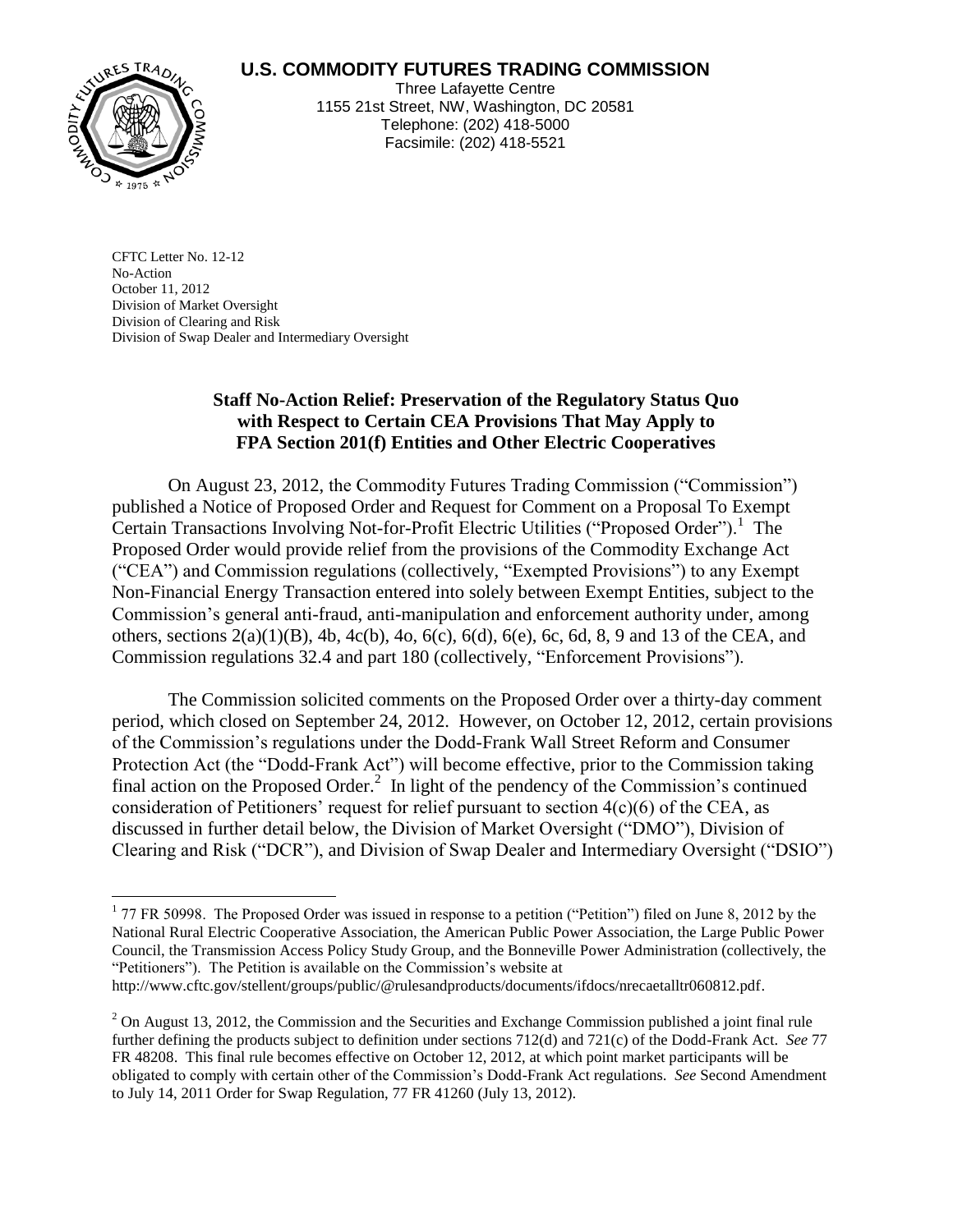(collectively, "Divisions") are granting this no-action relief to preserve the regulatory status quo as of the Effective Date and through the Termination Date, as those terms are defined below.

## *Discussion*

Petitioners expressed concern regarding the applicability of Dodd-Frank provisions beginning on October 12, 2012 and pending final action on the Proposed Order, and asked for no-action relief during the interim pursuant to Commission regulation  $140.99$ .<sup>3</sup> As mentioned previously, the Commission is currently considering comments on the Proposed Order that was published on August 23, 2012.

In light of these facts and circumstances, the Divisions believe that it is appropriate to maintain the regulatory status quo with respect to the Petitioners' relevant activities pending final action on the Proposed Order. To implement this goal, the Divisions are taking a no-action position with respect to any "Electric Operations-Related Transaction" entered into solely between "NFP Electric Entities," as those terms are defined in the Petition,<sup>4</sup> subject to the Enforcement Provisions.

This no-action position will be effective on the earlier of the date that this letter is issued or October 11, 2012 ("Effective Date"). This no-action position will expire on the earlier of March 31, 2013, or the effective date as published in the *Federal Register* of any final action taken by the Commission with respect to the Proposed Order ("Termination Date").

Accordingly, the Divisions will not recommend that the Commission commence an enforcement action against any NFP Electric Entity for failure to comply with any of the Exempted Provisions, subject to the Enforcement Provisions, when entering into Electric Operations-Related Transactions solely with other NFP Electric Entities during the period between the Effective Date and the Termination Date.

## *Other Matters*

As noted above, the no-action relief provided by this letter is intended to preserve the regulatory status quo with respect to the Electric Operations-Related Transactions entered into solely between NFP Electric Entities. The relief provided by this no-action letter does not otherwise affect any Dodd-Frank Act implementing regulations that the Commission promulgates, including any effective or compliance dates therein. In addition, this no-action relief is without prejudice to any decision by the Commission, following consideration of the comments to the Proposed Order, to take final action on the Proposed Order that is, in any respect, the same as, narrower than, or broader than that which was proposed.

 $\overline{a}$ 

<sup>&</sup>lt;sup>3</sup> Request for Interim No-Action Relief until the Commission Takes Final Action on Proposal to Exempt Certain Transactions Involving Not-for-Profit Electric Utilities (October 5, 2012), available at http://www.cftc.gov/stellent/groups/public/@rulesandproducts/documents/ifdocs/nfpltr100512.pdf.

 $<sup>4</sup>$  Petition at 4-5, 14.</sup>